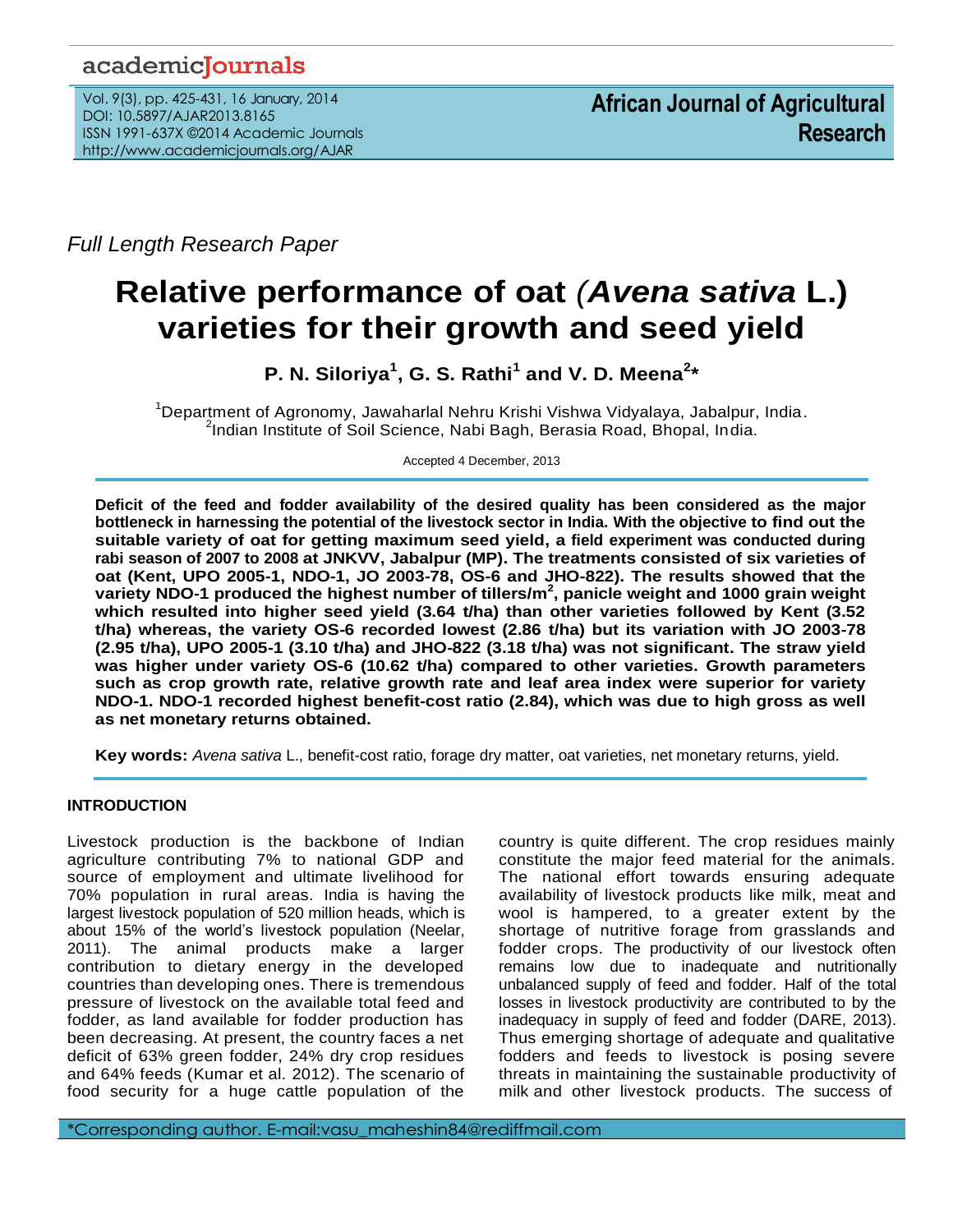livestock industry depends upon availability of the quality fodder to meet out their nutritional requirement for maintenance and production. Recently, there has been a rapid change in the way agricultural scenario is shifting. There is need to meet the demand of increasing number of livestock and also enhance their productivity for which availability of feed resources have to be increased.

Oat is one of the important fodder crops widely grown during winter season for green fodder as well as grain purpose in different parts of the world. It ranks sixth in world cereal production following wheat, maize, rice, barley and sorghum. It was produced in 10212 million ha area with an annual production of 233 million tons in the world (Anonymous, 2009). In India, cultivated fodder is limited to 4.9% of the total cropped area (Kumar et al., 2012). The total area under cultivated fodders is 8.6 million ha on individual crop basis. Sorghum amongst the kharif crops (2.6 million ha) and berseem (Egyptian clover) amongst the rabi crops (1.9 million ha) occupy about 54% of the total cultivated fodder cropped area. The total area covered under oat cultivation in the country is about 1.0 million ha with 35-50 t/ha green fodder productivity (IGFRI, 2011). In India, it is grown in Punjab, Haryana, Jammu & Kashmir, Himachal Pradesh, Uttar Pradesh, Madhya Pradesh, Rajasthan, Maharashtra and West Bengal. The crop occupies maximum area in Uttar Pradesh (34%), followed by Punjab (20%), Bihar (16%), Haryana (9%) and Madhya Pradesh (6%) (Agricultural Statistics, 2006-2007). In Madhya Pradesh, it is cultivated in about 790 ha area under irrigated and rainfed conditions (Argil. Statistics, 2006 to 2007). It constitutes 30% of the Indian market in terms of volume for breakfast foods next only to Cornflakes and 18% in value terms (Government of Western Australia, 2012). High grain yield is the most desired characteristic of oat cultivars. Most of the fodder crops are grown under irrigated situations except in areas, which receive adequate winter rains. Under such situations where water supply is limited and the farmers are not in a position to grow the crops having high water requirement such as lucerne and berseem, oat can grow successfully, which provides energy rich nutritious and palatable fodder for livestock. The livestock grain feed is still the primary use of oat crops, accounting for an average of around 74% of the world's total usage (Welch, 1995). It can be fed in any form like green forage or silage to the animals covering the scarcity period of the year.

The availability of good quality seed of forage crops in sufficient quantity is one of the major constraints, though improved varieties of various fodder crops have been evolved and the agrotechniques have also been developed to obtain their high yield potential. Secondly, the forage crops are usually harvested for fodder purpose before the seed setting. Thus, the opportunity for seed production is

limited. The attraction of farmers for seed production of forage crops, particularly oat can be made possible by introducing the varieties, which are having the potential of producing higher seed yield. Increased nutritional demand for optimal animal performance has challenged oat producers to select superior oat variety, and to combine good management practices to produce crops with high yield and favorable quality characteristics (Kim et al., 2006). Oat continues to be an important fodder crop because of their high yield potential and very good feed quality. Recently some new varieties of oat have been developed, which are having capacity to produce higher seed yield. The performance of these varieties is to be compared for their seed production with the existing improved varieties. Therefore, keeping all the above facts in view, the present investigation was undertaken with the objective to identify oat varieties with superior seed yield for livestock production.

# **MATERIALS AND METHODS**

A field experiment was conducted during *rabi* (winter) season of 2007 to 2008 at the Research farm, Department of Agronomy, JNKVV, Jabalpur, India. The geographical location of the site is situated between 23˚09' North latitude and 79˚58' East longitudes with an altitude of 411.78 m above the mean sea level. The climate is sub-tropical with hot dry summer and cool dry winter. The location falls under the rice-wheat crop zone of Madhya Pradesh, India; which lies in the "Kymore plateau and Satpura hills" agro-climatic zone. The average annual rainfall is nearly 1358 mm, which mainly received between mid June to September with maximum concentration in the month of July and August. There are nominal rain (less than 70 mm) occasionally received during the remaining months of the year. The mean relative humidity (RH) varies from 15% in summer to 90% during rainy season. In the region, the temperature rises as high as up to 45.3°C during May to June months, while the minimum temperature goes down up to 4°C during the winter followed by occasional frost.

The soil of experimental site is classified as 'Vertisol'. It swells by wetting and shrinks when dries. The soil was sandy clay loam in texture, neutral in reaction ( $p^H$  7.2) with low organic carbon (0.44 g/kg) and available nitrogen (228 kg/ha) and medium in available phosphorus (16.2 kg/ha) and potassium (297 kg/ha). The electrical conductivity of the soil (0.34 d/Sm) was normal. The experiment consisted of six treatments of oat varieties namely Kent, UPO 2005-1, NDO-1, JO 2003-78, OS-6 and JHO-822 were laid out in randomized block design with four replications on well prepared and leveled field. All the treatments were randomly allocated to different plots in each replication with a plot size of 4.0 x 3.0 m. A uniform dose of 40 kg  $P_2O_5/ha$  and 20 kg  $K<sub>2</sub>O/ha$  was applied as basal to all plots through single super phosphate and muriate of potash, respectively. Nitrogen was applied through urea in two split doses as 40 kg at basal and remaining 40 kg at tillering stage. The basal dose of fertilizers was applied in furrows nearly 2 cm below the seeds. Before sowing, the seeds were treated with thirum at 3 g/kg of seeds. Sowing was done uniformly in all the plots manually by using 100 kg seeds/ha with a row spacing of 25 cm. All the standard agronomic management practices were adopted.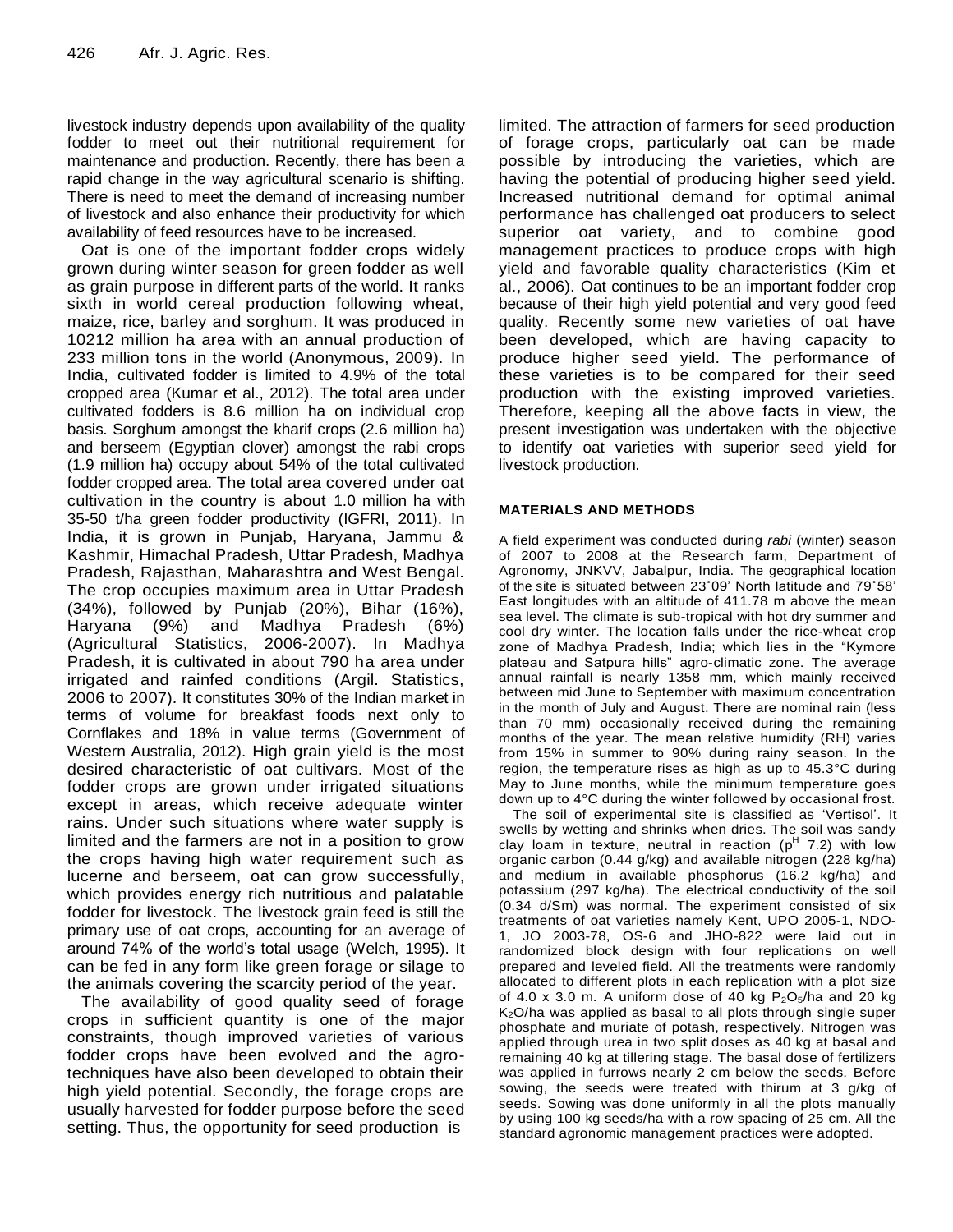Growth parameters, yield attributes and yield of different varieties were recorded as per the standard procedure at crop maturity. Standard procedures were used for chemical analysis of soil. The economic parameters (gross returns, net returns and B : C ratio) of the treatments were worked out on the basis of prevailing market prices of inputs and outputs. The data were analyzed using the 'Analysis of Variance Technique' as per the standard procedure. The treatment means were compared at 5% level of significance.

#### **Agronomic characteristics of varieties**

#### *Kent*

This variety is introduced from Australia; plants are semi dwarf (100 to 125 cm) and bear maximum tillers/m<sup>2</sup> (135 to 140). The length of panicle (25 to 30 cm), weight of panicle (3.20 to 3.30 g), seeds/panicle (90 to 100) and test weight (37.40 to 37.60 g). It is widely adopted for fodder and seed production.

#### *OS-6*

This variety has been developed from Haryana Agricultural University, Hissar, India. It has more growing habit, medium height (120 to 130 cm), tillers/m<sup>2</sup> (125 to 135), length of panicle (3.20 to 3.40 g), seeds/panicle (90 to 100) and test weight (32.10 to 32.30g).

#### *JHO-822*

This variety has been developed from IGFRI, Jhansi, India through a cross between IGO-4262 X Indio 6-5-1. It is widely grown in the central part of India. Plants are with medium height (120 to 130 cm) and a good number of tillers/m<sup>2</sup> (130 to 140). The length of panicle, weight of panicle, seeds/panicle and test weight of variety is 25 to 30 cm, 3.30 to 3.50 g, 95 to 105 and 35.75 to 35.95 g respectively.

#### *UPO 2005-1*

It has been developed by Pantnagar Agriculture University, Ludhiana, India. The plants are tall in nature (130 to 140 cm) and produces maximum tillers/m<sup>2</sup>, length of panicle and the number of seeds/panicle of 125 to 135, 28 to 32 cm and 105 to 115 respectively. Its panicle weight is (3.20 to 3.30 g), test weight (35.20 to 35.40 g).

#### *NDO-1*

It was developed by Narendradev Agriculture University, Faizabad, India. The plant height is about 110 cm, tillers/ $m^2$ (135 to 145), weight of panicle (3.80 to 4.15 g) and test weight (41.30 to 41.60 g). The length of the panicle is about 27 cm, seeds/panicle (85 to 95).

#### *JO 2003-78*

This variety has been developed from cross between Kent x UPO 130. Plants are tall (120-130 cm) with 125 to 135 tillers/m<sup>2</sup>, length of panicle, seeds/panicle, weight of panicle and test weight of 125 to 135, 25 to 30 cm, 100 to 110, 3.20 to 3.40 g and 34.20 to 34.50 g respectively.

### **RESULTS AND DISCUSSION**

#### **Effect on growth parameters**

Three newly developed oat varieties (UPO 2005-1, NDO-1 and JO 2003-78) and three recommended high yielding variety (Kent, OS-6 and JHO-822) were compared for their growth performance under this study. The growth parameters *viz.* plant height, tillers/m<sup>2</sup>, leaf area index (LAI), crop growth rate (CGR) and relative growth rate (RGR) gradually increased under all varieties with the advancement in growing periods till harvest of the crop. The increase in plant height continued till the final stage because of phase changes in plants from vegetative to reproductive phase. The results showed that the variety UPO 2005-1 had significantly taller plants (135.2 cm) than others, followed by JO 2003-78 (126.4 cm), OS-6 (125.45 cm), Kent (124.35 cm) and JHO-822 (122.45 cm) which had almost similar plant height (Table 1). Differences in plant height among varieties are expected due to genetic makeup of the varieties. The significant effect of variety on plant height in present study is in agreement with previous findings (Kibite et al., 2002b; Chohan et al., 2004; Hussain et al., 2005). It is apparent from the data that the number of tillers/ $m^2$  increased with the advancement in growth period of crop under all varieties. Variety NDO-1 produced maximum number of tillers/ $m^2$  and proved significantly superior over UPO 2005-1, JO 2003-78 and OS-6, but it was non-significant to Kent and JHO-822 at all the growth stages. Variety OS-6 being at par to JO 2003-78 and UPO 2005-1 produced a minimum number of tillers/m<sup>2</sup>. Similarly, the LAI showed rapid rate of increment during the growth period under all varieties but it did not indicate marked variations among varieties at any of the growth stages. Variety Kent recorded highest LAI (2.92) at 90 DAS but the differences were not significant among the varieties and OS-6 was the lowest (2.07) in this regard (Figure 1). It is clear from the data that CGR as well as RGR were greatly influenced due to varieties. Data revealed that CGR as well as RGR increased upto 90 DAS under all varieties, but after that it was declined. RGR was highest at 60 DAS for all the varieties and later on declined slowly. Variety Kent recorded higher values of CGR which was nonsignificant to JO 2003-78 and NDO-1, than OS-6 and JHO-822 at 90 DAS recorded minimum CGR value (Figure 2). Whereas, in case of RGR UPO 2005-1 recorded maximum value which was non-comparable to OS-6, JHO-822 and Kent (Figure 3). Variety OS-6 followed by JHO-88 produced considerably higher dry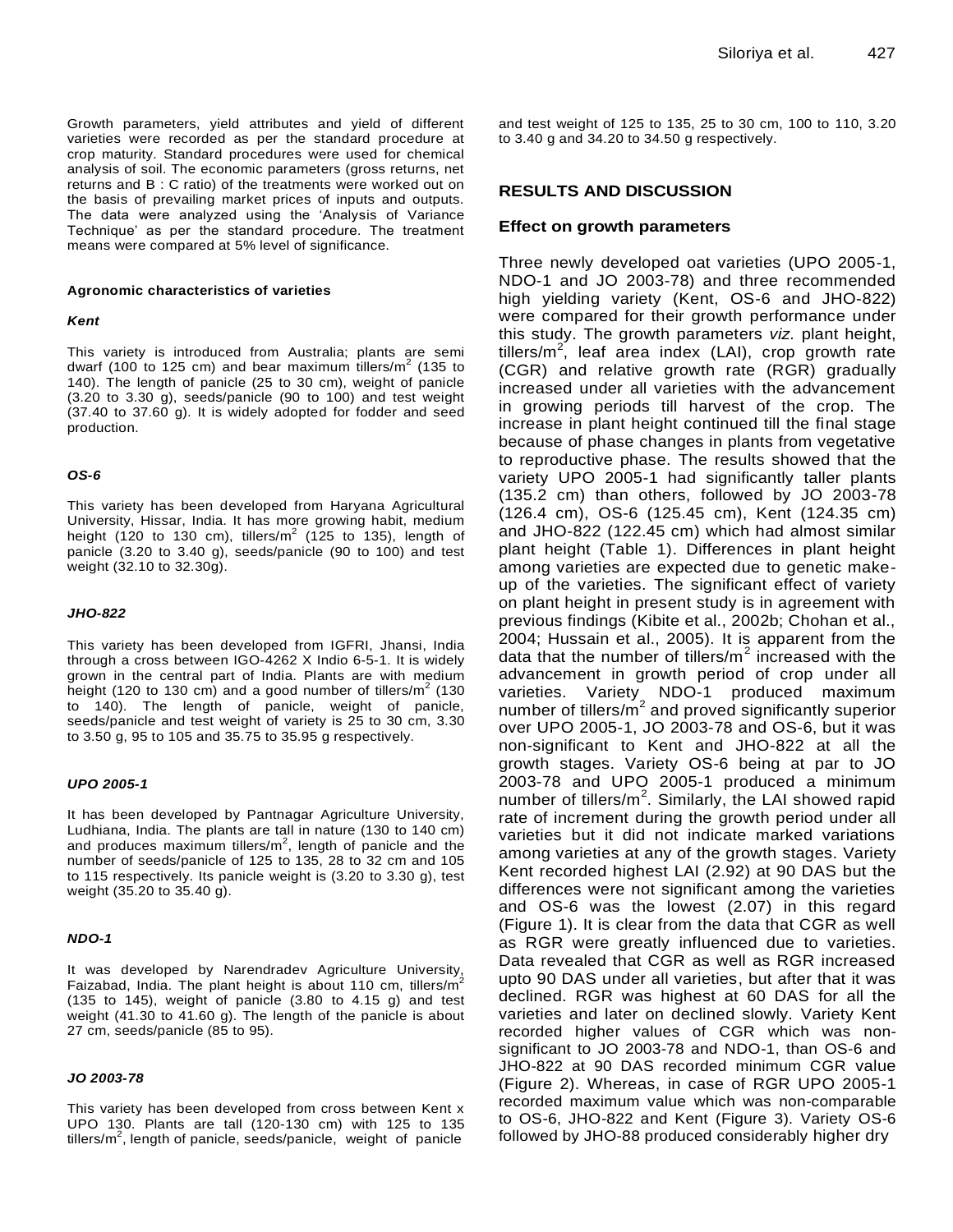| Treatment  | <b>Plant height</b><br>(cm) | Tillers/ $m2$ | Dry matter<br>production (t/ha) | <b>Panicle</b><br>length (cm) | <b>Panicle weight</b><br>(g) | Grains per panicle<br>(No) | 1000-grain weight<br>(g) | Seed vield<br>(t/ha) | <b>Straw yield</b><br>(t/ha) | $HI^*(% )$ |
|------------|-----------------------------|---------------|---------------------------------|-------------------------------|------------------------------|----------------------------|--------------------------|----------------------|------------------------------|------------|
| Kent       | 124.3                       | 138.2         | 9.97                            | 28.3                          | 3.88                         | 92.0                       | 37.5                     | 3.52                 | 9.55                         | 26.9       |
| UPO 2005-1 | 135.2                       | 130.1         | 10.13                           | 29.6                          | 3.57                         | 109.0                      | 35.0                     | 3.10                 | 8.22                         | 27.3       |
| NDO-1      | 111.0                       | 140.2         | 9.74                            | 27.1                          | 4.12                         | 88.2                       | 41.5                     | 3.64                 | 8.10                         | 31.0       |
| JO 2003-78 | 126.4                       | 128.2         | 10.23                           | 27.5                          | 3.33                         | 103.2                      | 34.4                     | 2.95                 | 10.18                        | 22.6       |
| OS-6       | 125.4                       | 128.1         | 11.48                           | 26.9                          | 3.34                         | 96.0                       | 32.9                     | 2.86                 | 10.62                        | 21.2       |
| JHO-822    | 122.4                       | 136.2         | 10.91                           | 28.3                          | 3.42                         | 100.8                      | 35.8                     | 3.18                 | 9.32                         | 25.4       |

**Table 1.** Influence of different oat varieties on growth parameters, yield attributes and yield at harvest.

\*HI-Harvest index.

matter at harvest among all the other varieties (Table 1). Dry matter production under variety NDO-1 was minimum (9.74 t/ha) at harvest but it was comparable to Kent, UPO 2005-1 and JO 2003-78 (9.97, 10.13 and 10.23 t/ha). These parameters are generally expression of the varieties. The variation in various growth parameters among the varieties may be due to their genetic constitution during crop growth period. Similar patterns of growth in oat have been also reported by Kumar et al. (1992); Lupingan et al. (1999) and Naeem et al. (2002).

# **Effect on yield attributes and yield**

The yield attributing characters *viz.* panicle length, panicle weight, grains per panicle and 1000-grain weight was significantly affected due to different varieties. Higher values of LAI under Kent and NDO-1 attributed to better interception, absorption and utilization of radiation energy leading to higher photosynthetic rate and finally more accumulation of dry matter by the plants, which helped to improve the accumulation of

dry matter by the plants and ultimately resulted in higher seed yield (3.52 and 3.64 t/ha) under these varieties. However, variety  $UPO$  2005-1 was noted to be appreciably superior in producing longer panicles and more number of grains per panicle (29.65 cm and 109.03), whereas variety NDO-1 recorded significantly higher weight of panicle and test weight (4.12 and 41.50 g) (Table 1). This variability in different yield attributing characters was mainly due to their genetical behavior. These results are in close conformity with the findings of Lupingan et al. (1999); Naeem et al. (2002) and Singh and Singh (1992). The overall improvement of crop growth reflected into better source-sink relationship, which in turn enhanced the yield attributes.

Based on the results, variety NDO-1 produced higher seed yield (3.64 t/ha) followed by Kent (3.52 t/ha) compared to other varieties but do not differ significantly. Variety OS-6 being at par to JO 2003-78, UPO 2005-78 and JHO-822 was noted to be lower among all in seed yield. The improved yield attributing characters *viz*. more number of tillers/m<sup>2</sup>, higher panicle weight and 1000

grain weight under variety NDO-1 might have attributed to higher seed yield under this variety. The seed yield of crop had strong possible correlation with number of tillers/m<sup>2</sup>, weight of panicle and test weight as reported by Kibite (1997); Lacko-Bortosova et al. (2000) and Villasenor-mir et al. (2001).

The straw yield was differed nonsignificantly among the varieties. It was remarkably higher under variety OS-6 (10.62 t/ha) followed by JO 2003-78 (10.18 t/ha) next to it, which marked superiority over others. This might be due to its higher dry matter production and lower seed yield, which increased the proportion of straw in the total biomass obtained under this variety. Variety NDO-1 non-comparable to UPO 2005-1 had a considerably lower straw yield as compared to others. The variations in straw yield under different varieties may be due to the differences in plant height and number of tillers/m<sup>2</sup> recorded with them. The straw yield had a strong positive relationship with plant height and number of tillers/ $m^2$ . These results are corroborated with the findings of Singh and Nanda (1998) and Nazakat et al. (2004).

While the highest harvest index was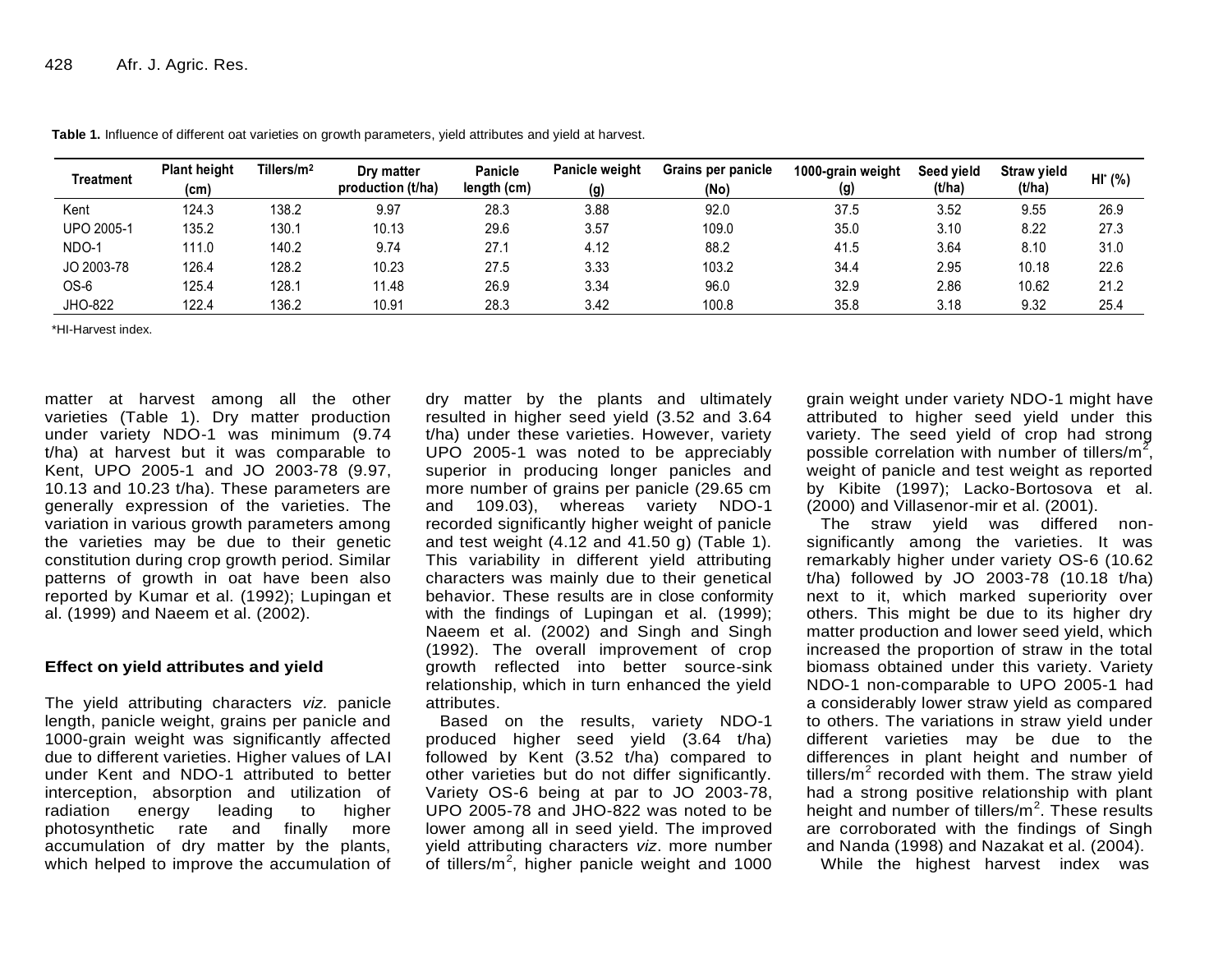

Figure 1. Leaf Area Index (LAI) influenced by different varieties of oat.



**Figure 2.** Crop growth rate (CGR) influenced by different varieties of oat.

significantly differed among the varieties and it was maximum (31%) in NDO-1 where as OS-6 had the lowest harvest index (21.2%) as compared to other varieties (Table 1). Differences among varieties with regard to harvest index were due to differences in plant heights. Other researchers also observed significant differences among varieties with regard to harvest index due to variations in total dry matter and assimilate distribution (Dreccer et al. 2009).

# **Economics**

The cost of cultivation was same under all the treatments. It did not vary because all the operations and inputs used in raising the crop were similar under each treatment. The expenditure incurred for each variety was  $\overline{\mathfrak{e}}$ 14920.52/ha. The gross monetary return (GMR) is the value of the produce under different treatments. Since the quantity of economic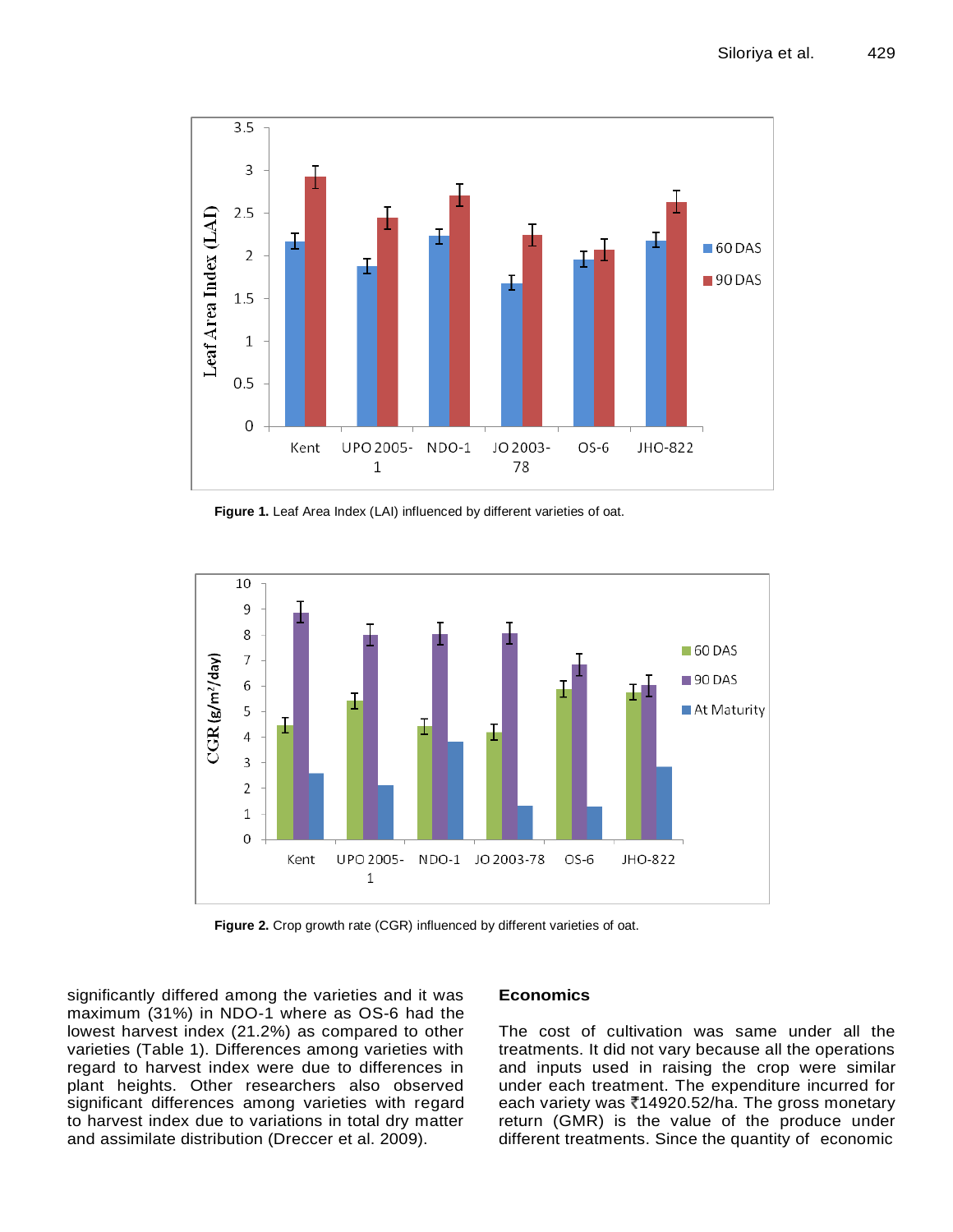

**Figure 3.** Relative growth rate (RGR) influenced by different varieties of oat.

| <b>Treatment</b> | Cost of Cultivation (₹/ha) | GMR (₹/ha) | NMR (₹/ha) | <b>B:C</b> ratio |
|------------------|----------------------------|------------|------------|------------------|
| Kent             | 14920.52                   | 56143      | 41222.48   | 2.76             |
| UPO 2005-1       | 14920.52                   | 49410      | 34489.48   | 2.31             |
| NDO-1            | 14920.52                   | 57435      | 42514.48   | 2.84             |
| JO 2003-78       | 14920.52                   | 47816      | 32895.48   | 2.20             |
| OS-6             | 14920.52                   | 46619      | 31698.48   | 2.12             |
| JHO-822          | 14920.52                   | 50962      | 36041.48   | 2.41             |

GMR-Gross monetary returns, NMR-Net monetary returns, B:C-Benefit-cost ratio (Selling price of grains-Rs. 1500/q, Straw- Rs. 35/q)

produce (seed and straw yield) was varied due to the different varieties, hence GMR also differed with these treatments. Among the varieties, NDO-1 fetched maximum GMR followed by Kent but not much difference between them (Table 2). All other varieties led to record the lesser GMR because of low seed and straw yield production. Thus, variety NDO-1 fetched highest net returns and B:C ratio  $($  $2.42514.48$ /ha and 2.84) which was closely followed by Kent ( $\overline{(}41222.48$ /ha and 2.76). But other varieties resulted into lesser net returns and B:C ratio.

# **Conclusion**

Based on the findings of the present investigation, it may be concluded that the NDO-1 proved superior variety with respect to various growth parameters

viz. number of tillers/m<sup>2</sup>, LAI, CGR and RGR as well as yield attributes such as weight of panicle and test weight. It proved to be most suitable and remunerative variety for getting higher seed yield and led to record the highest gross as well as net monetary returns and benefit-cost ratio.

#### **REFERENCES**

- Agricultural Statistics (2006-2007). Commissioner land records and settlement (M.P.) Area under crops in MP, India, P. 39.
- Anonymous (2009). Available in: <http://www.fao.org/statistical database> [accessed 24 11 2011].
- Chohan M, Naeem SM, Khan M, Kainth AH, Sarwar M (2004). Forage yield performance of different varieties of oat. Int. J. Agric. Biol. 6:751-752.
- Department of Agricultural Research and Education, Ministry of Agriculture, Government of India (2013). DARE Report January-March. Available in: [<http://dare.nic.in/node/87>](http://dare.nic.in/node/87) Accessed in: Sept. 2013.